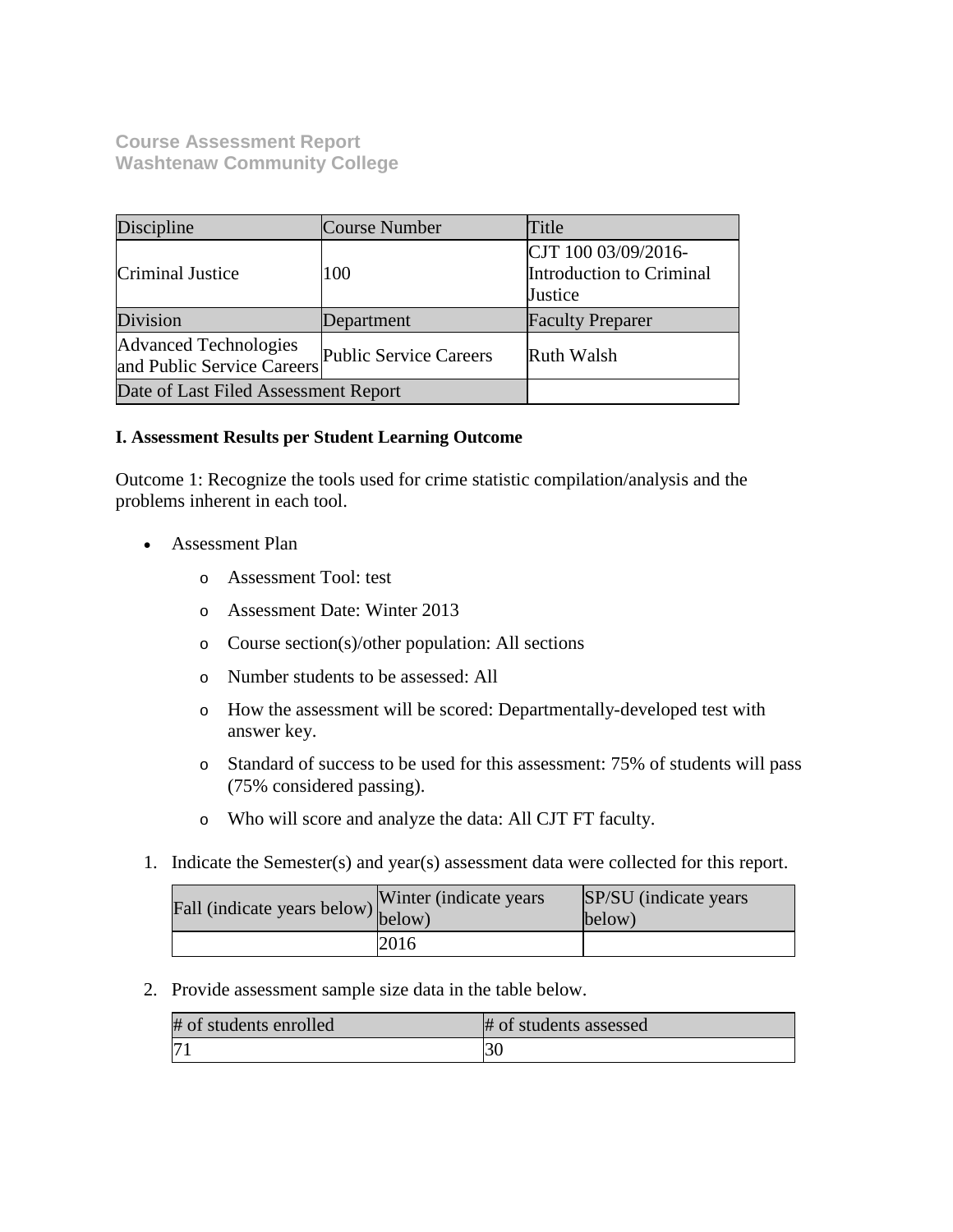3. If the number of students assessed differs from the number of students enrolled, please explain why all enrolled students were not assessed, e.g. absence, withdrawal, or did not complete activity.

Only one section was assessed due to the late development of the assessment test. All sections of this course will be assessed in the Fall of 2016

4. Describe how students from all populations (day students on campus, DL, MM, evening, extension center sites, etc.) were included in the assessment based on your selection criteria.

See above.

5. Describe the process used to assess this outcome. Include a brief description of this tool and how it was scored.

A multiple choice test was administered near the end of the Semester. Several questions addressed each of the outcomes as indicated below.

6. Briefly describe assessment results based on data collected for this outcome and tool during the course assessment. Discuss the extent to which students achieved this learning outcome and indicate whether the standard of success was met for this outcome and tool.

Met Standard of Success: Yes

Two questions addressed this outcome, thus, students would have needed to answer both correctly to have succeeded. 76.67 % of the students did correctly answer both questions. The standard of success waas met for this outcome.

7. Based on your interpretation of the assessment results, describe the areas of strength in student achievement of this learning outcome.

It is difficult to analyze strengths of weaknesses based on two questions. However, the fact that the standard of success was barely met, indicates that there is room to improve in this area.

8. Based on your analysis of student performance, discuss the areas in which student achievement of this learning outcome could be improved. If student met standard of success, you may wish to identify your plans for continuous improvement.

In order to provide better feedback, it is suggested that more than two questions address this outcome. The test will be revised before administration in the Fall of 2016, adding additional questions which more specifically address the outcomes. If it is determined this is an area needing improvement, the faculty will discuss how best to improve learning.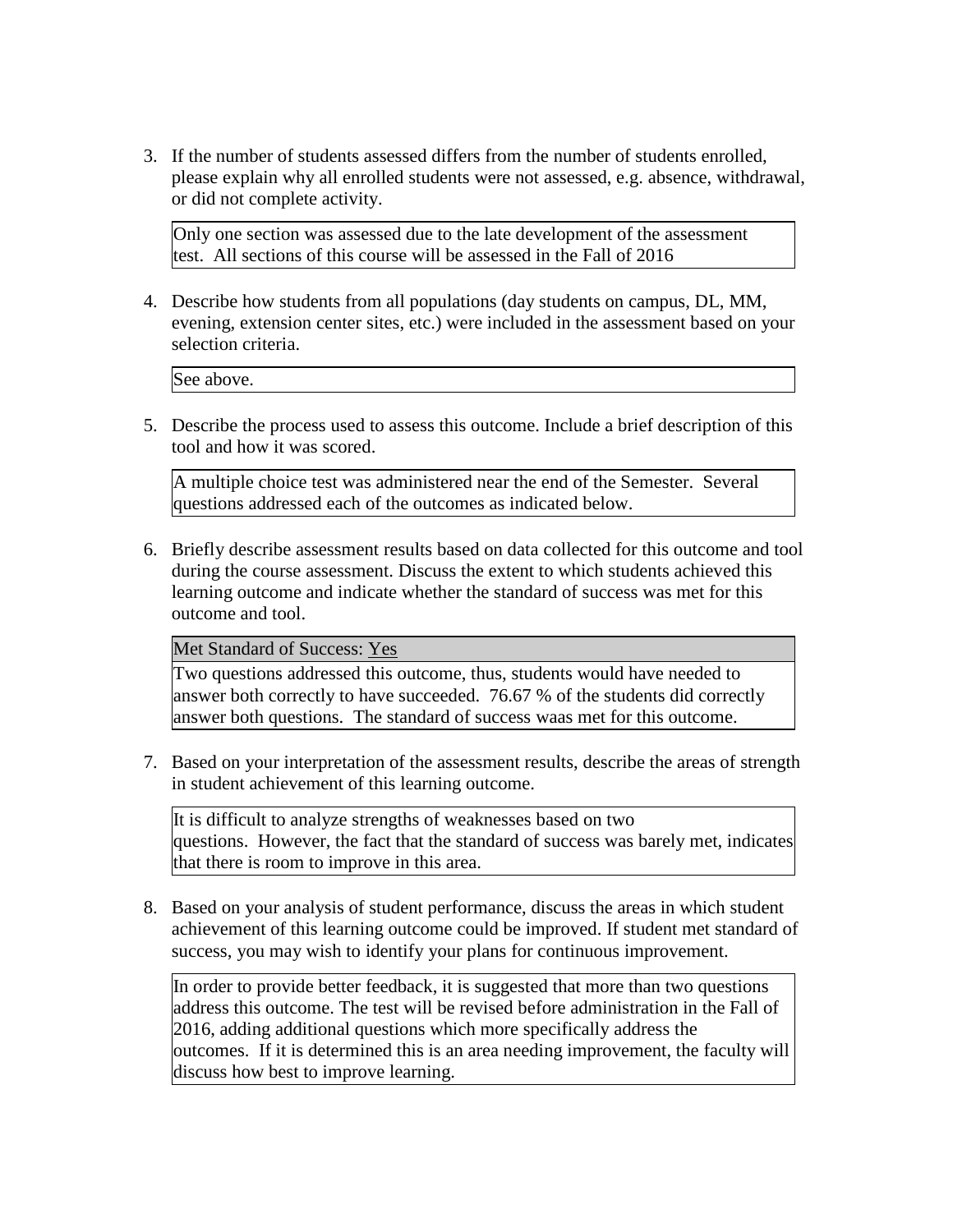Outcome 2: Identify the major changes in U.S. law enforcement and the forces that propelled these changes.

- Assessment Plan
	- o Assessment Tool: test
	- o Assessment Date: Winter 2013
	- o Course section(s)/other population: All sections
	- o Number students to be assessed: All
	- o How the assessment will be scored: Departmentally-developed test with answer key.
	- o Standard of success to be used for this assessment: 75% of students will pass (75% considered passing).
	- o Who will score and analyze the data: All CJT FT faculty.
- 1. Indicate the Semester(s) and year(s) assessment data were collected for this report.

| Fall (indicate years below) below) | Winter (indicate years) | SP/SU (indicate years)<br>below) |
|------------------------------------|-------------------------|----------------------------------|
|                                    | 2016                    |                                  |

2. Provide assessment sample size data in the table below.

| # of students enrolled | # of students assessed |
|------------------------|------------------------|
| 17 <sup>1</sup>        |                        |

3. If the number of students assessed differs from the number of students enrolled, please explain why all enrolled students were not assessed, e.g. absence, withdrawal, or did not complete activity.

Due to the late development of the test only one section of CJT 100 was assessed.

4. Describe how students from all populations (day students on campus, DL, MM, evening, extension center sites, etc.) were included in the assessment based on your selection criteria.

5. Describe the process used to assess this outcome. Include a brief description of this tool and how it was scored.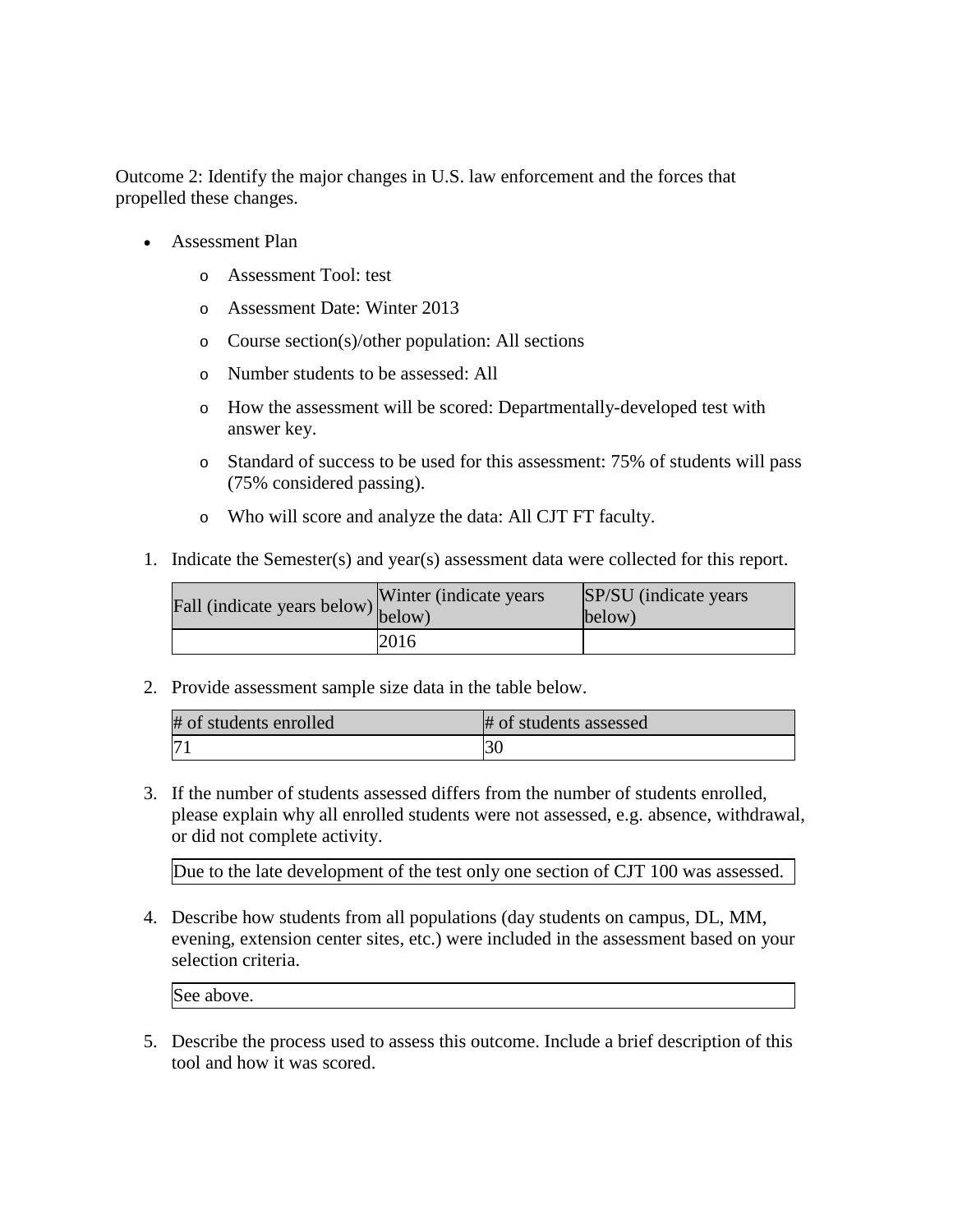A multiple choice test was developed with several questions addressing each outcome. The test was administered toward the end of the semester.

6. Briefly describe assessment results based on data collected for this outcome and tool during the course assessment. Discuss the extent to which students achieved this learning outcome and indicate whether the standard of success was met for this outcome and tool.

Met Standard of Success: Yes

4 questions addressed Outcome #2. In order to meet the original success rate of 75%, students would have to had answered 3 of the 4 questions correctly. 28 out of the 30 students did so, indicating 93% of students were successful.

7. Based on your interpretation of the assessment results, describe the areas of strength in student achievement of this learning outcome.

Students did exceedingly well answering questions related to this outcome. Since it is an area of high interest to the students, this is not surprising.

8. Based on your analysis of student performance, discuss the areas in which student achievement of this learning outcome could be improved. If student met standard of success, you may wish to identify your plans for continuous improvement.

We cannot think of anyway to improve this assessment data. It appears the information is being delivered and students are processing the information.

Outcome 3: Identify the various law enforcement agencies at each governmental level, and the function of each agency.

- Assessment Plan
	- o Assessment Tool: test
	- o Assessment Date: Winter 2013
	- o Course section(s)/other population: All sections
	- o Number students to be assessed: All
	- o How the assessment will be scored: Departmentally-developed test with answer key.
	- o Standard of success to be used for this assessment: 75% of students will pass (75% considered passing).
	- o Who will score and analyze the data: All CJT FT faculty.
- 1. Indicate the Semester(s) and year(s) assessment data were collected for this report.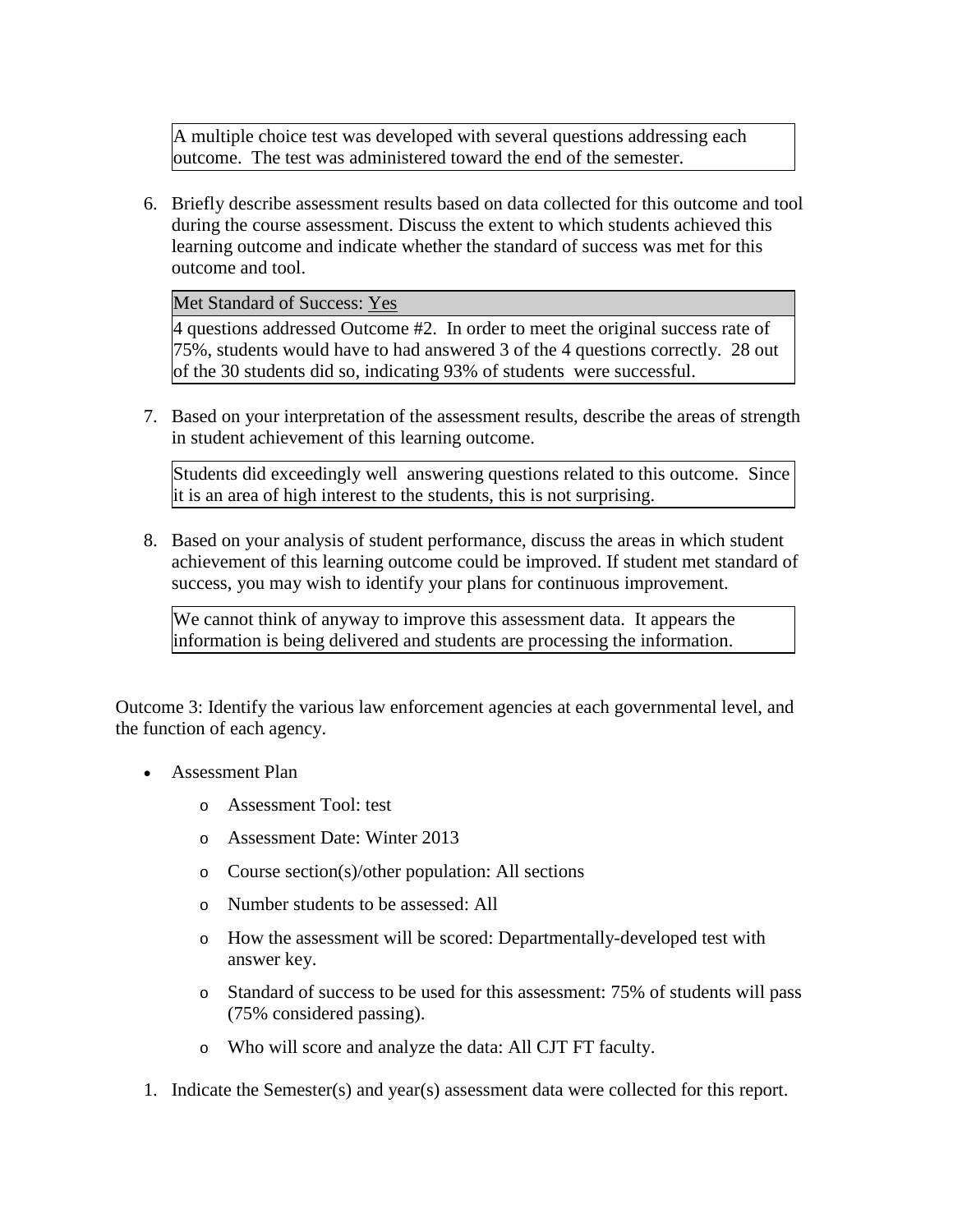| Fall (indicate years below) below) | Winter (indicate years) | SP/SU (indicate years)<br>below) |
|------------------------------------|-------------------------|----------------------------------|
|                                    | 2016                    |                                  |

2. Provide assessment sample size data in the table below.

| # of students enrolled | # of students assessed |
|------------------------|------------------------|
| 17                     | ЭU                     |

3. If the number of students assessed differs from the number of students enrolled, please explain why all enrolled students were not assessed, e.g. absence, withdrawal, or did not complete activity.

Due to the late development of the test, only one section of CJT 100 was assessed.

4. Describe how students from all populations (day students on campus, DL, MM, evening, extension center sites, etc.) were included in the assessment based on your selection criteria.

See above

5. Describe the process used to assess this outcome. Include a brief description of this tool and how it was scored.

A multiple choice test was developed with questions addressing each outcome. 4 questions addressed this outcome.

6. Briefly describe assessment results based on data collected for this outcome and tool during the course assessment. Discuss the extent to which students achieved this learning outcome and indicate whether the standard of success was met for this outcome and tool.

Met Standard of Success: Yes

27 out of the 30 students correctly answered at least 3 of the 4 questions, indicating 90% of students obtained a 75% or better.

7. Based on your interpretation of the assessment results, describe the areas of strength in student achievement of this learning outcome.

As in the above outcome, it is evident that this is an area of high interest among students and probably as a result, retention is excellent.

8. Based on your analysis of student performance, discuss the areas in which student achievement of this learning outcome could be improved. If student met standard of success, you may wish to identify your plans for continuous improvement.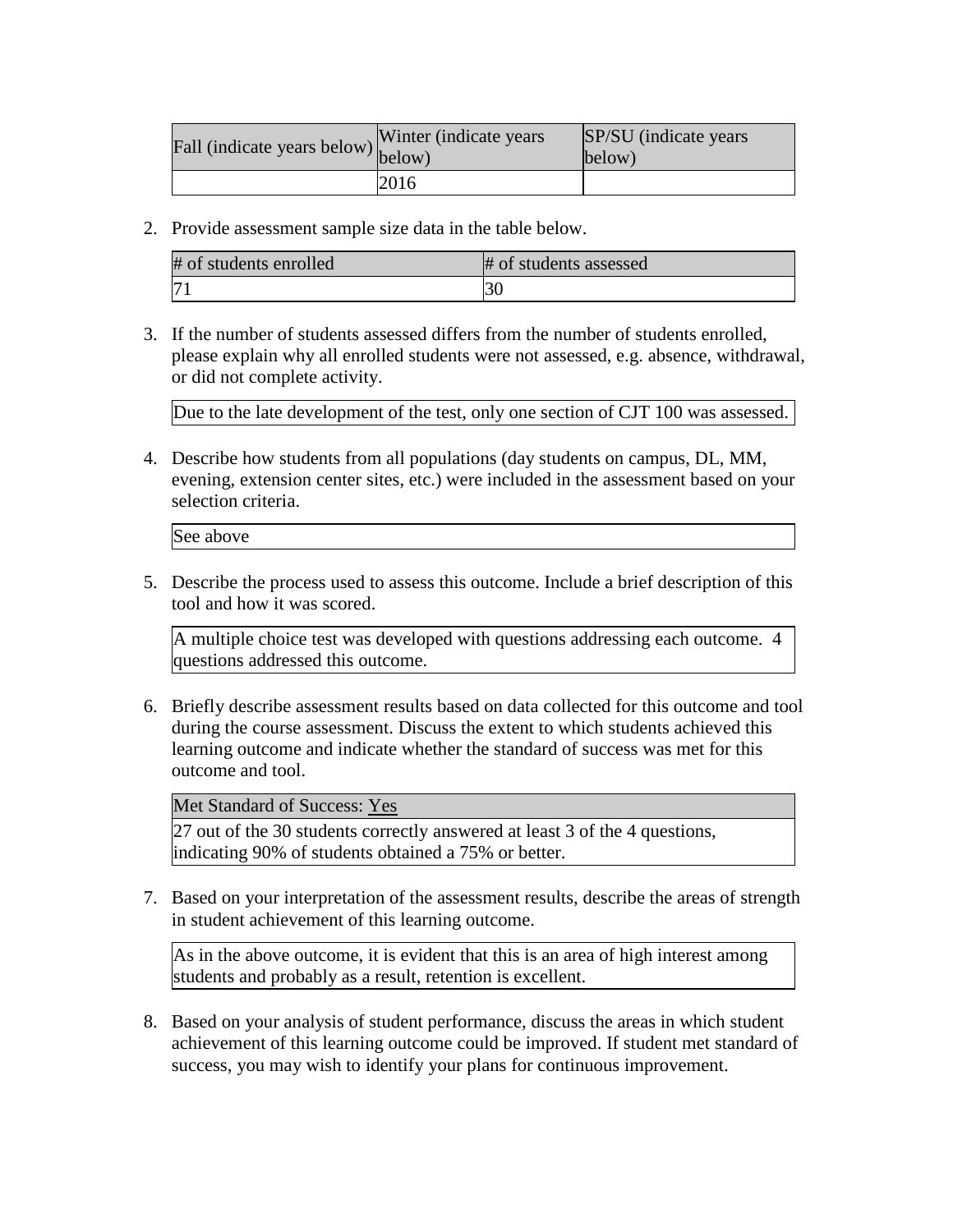There appears to be just a little room for improvement. Since this is course is the foundation for most other CJT courses, ideally students would learn ALL material. However, there did not appear to be a pattern in the questions students missed. Again, possibly by adding additional questions to the forthcoming assessment test, we can better determine areas of weakness.

Outcome 4: Identify the various judicial systems and levels of courts as well as the function of each level.

- Assessment Plan
	- o Assessment Tool: Test
	- o Assessment Date: Winter 2013
	- o Course section(s)/other population: All
	- o Number students to be assessed: All
	- o How the assessment will be scored: Departmentally-developed test
	- o Standard of success to be used for this assessment: 75% of students will pass the test (75% considered passing.)
	- o Who will score and analyze the data: All FT CJT faculty.
- 1. Indicate the Semester(s) and year(s) assessment data were collected for this report.

| Fall (indicate years below) below) | Winter (indicate years) | SP/SU (indicate years)<br>below) |
|------------------------------------|-------------------------|----------------------------------|
|                                    | 2016                    |                                  |

2. Provide assessment sample size data in the table below.

| # of students enrolled | # of students assessed |
|------------------------|------------------------|
|                        |                        |

3. If the number of students assessed differs from the number of students enrolled, please explain why all enrolled students were not assessed, e.g. absence, withdrawal, or did not complete activity.

Due to the late development of the test, only section of CJT 100 was assessed.

4. Describe how students from all populations (day students on campus, DL, MM, evening, extension center sites, etc.) were included in the assessment based on your selection criteria.

See above.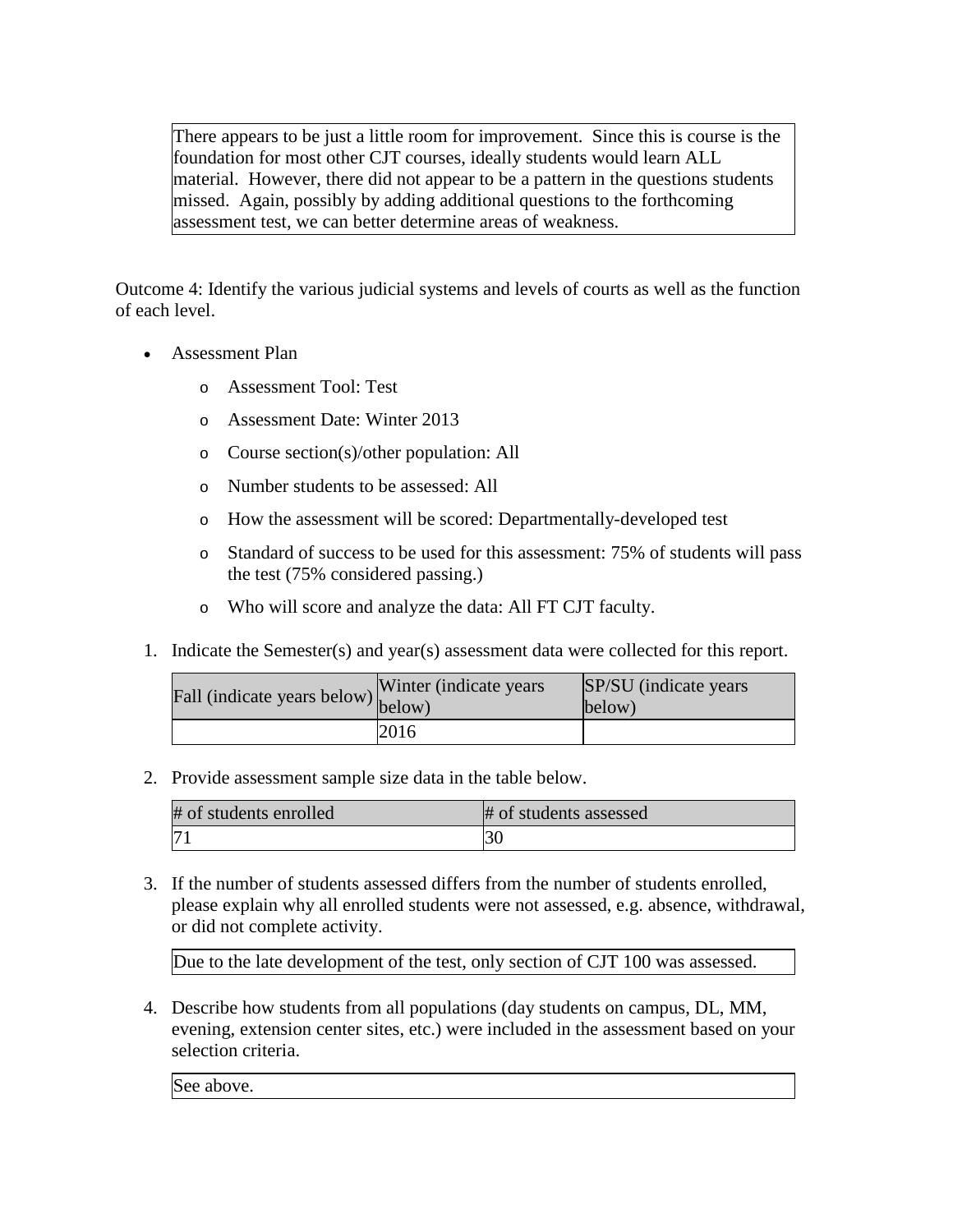5. Describe the process used to assess this outcome. Include a brief description of this tool and how it was scored.

A multiple choice exam was developed and administered towards the end of the semester. 5 questions addressed this outcome.

6. Briefly describe assessment results based on data collected for this outcome and tool during the course assessment. Discuss the extent to which students achieved this learning outcome and indicate whether the standard of success was met for this outcome and tool.

Met Standard of Success: Yes

In order to achieve the standard of success, students would need to have correctly answered 4 out of the 5 questions ( 80%), 24 of the students did so, indicating 80% of the students achieved the standard of success.

7. Based on your interpretation of the assessment results, describe the areas of strength in student achievement of this learning outcome.

Students appear to have a good understanding of the functioning of courts and the various segments of the judicial process.

8. Based on your analysis of student performance, discuss the areas in which student achievement of this learning outcome could be improved. If student met standard of success, you may wish to identify your plans for continuous improvement.

The questions most often missed by students were the ones that addressed the levels of court, and the appropriate court for each type of case. So although they had a good understanding of the parts of the judicial process, they had less confidence in knowing which court was responsible for each type of action/case. Possibly a handout that clearly identifies the types of courts and each courts' responsibility would help student understanding and comprehension.

Outcome 5: Recognize the various components of the U.S. correctional system as well as the goals and methodologies of each.

- Assessment Plan
	- o Assessment Tool: test
	- o Assessment Date: Winter 2013
	- o Course section(s)/other population: All sections
	- o Number students to be assessed: All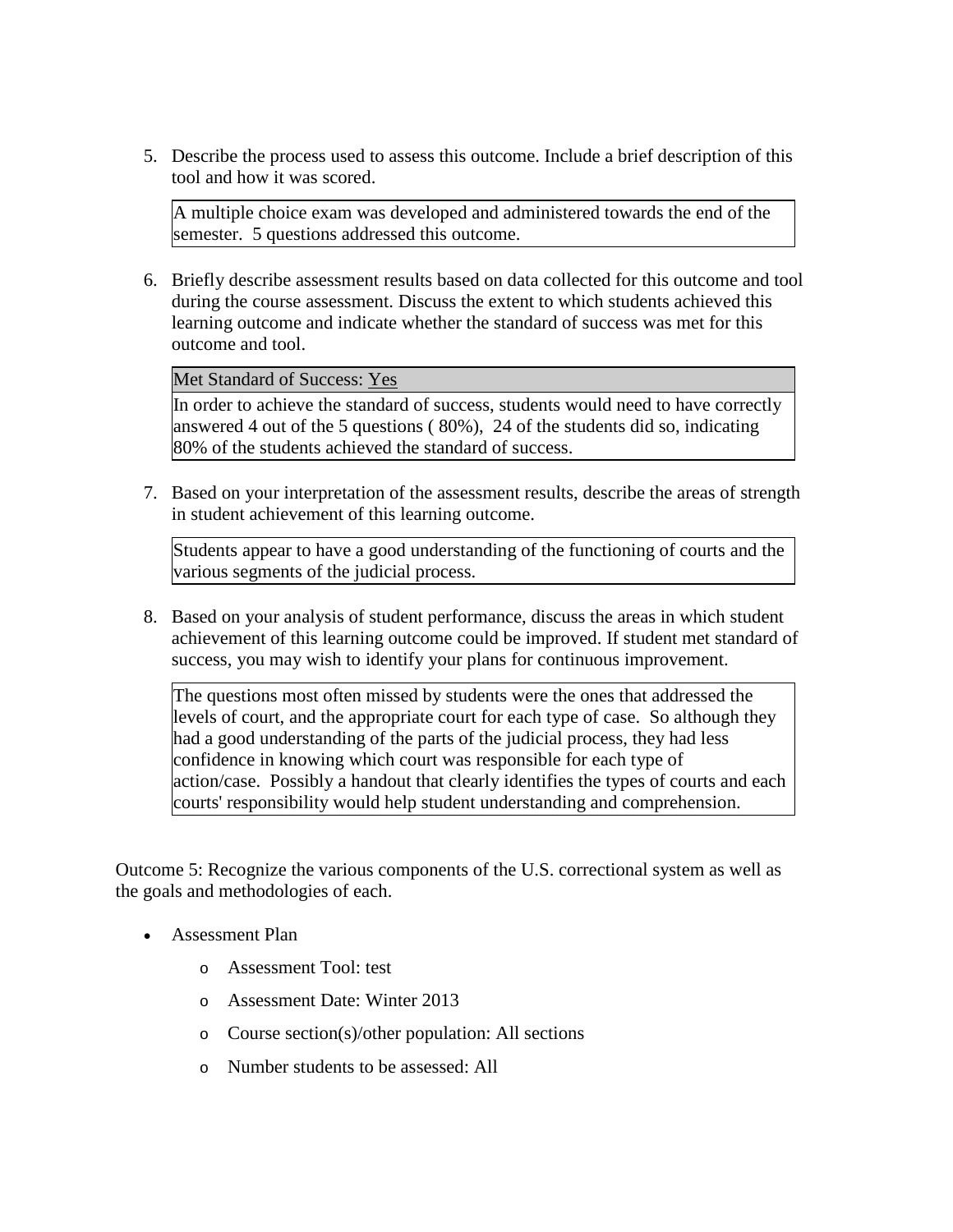- o How the assessment will be scored: Departmentally-developed test with answer key.
- o Standard of success to be used for this assessment: 75% of students will pass (75% considered passing).
- o Who will score and analyze the data: All CJT FT faculty.
- 1. Indicate the Semester(s) and year(s) assessment data were collected for this report.

| Fall (indicate years below) below) | Winter (indicate years) | SP/SU (indicate years)<br>below) |
|------------------------------------|-------------------------|----------------------------------|
|                                    | 2016                    |                                  |

2. Provide assessment sample size data in the table below.

| # of students enrolled | # of students assessed |
|------------------------|------------------------|
|                        |                        |

3. If the number of students assessed differs from the number of students enrolled, please explain why all enrolled students were not assessed, e.g. absence, withdrawal, or did not complete activity.

Due to late development of the test, only one section of CJT 100 was assessed.

4. Describe how students from all populations (day students on campus, DL, MM, evening, extension center sites, etc.) were included in the assessment based on your selection criteria.

| See above |  |  |  |  |  |
|-----------|--|--|--|--|--|
|-----------|--|--|--|--|--|

5. Describe the process used to assess this outcome. Include a brief description of this tool and how it was scored.

A multiple choice test was developed with questions addressing each outcome. 6 questions addressed outcome #5.

6. Briefly describe assessment results based on data collected for this outcome and tool during the course assessment. Discuss the extent to which students achieved this learning outcome and indicate whether the standard of success was met for this outcome and tool.

## Met Standard of Success: No

Students would need to have correctly answered 5 out of the 6 questions to have met the standard of success (75% or higher). 15 students correctly answered 5 of the 6 questions, thus only 50% of the students met the standard of successs.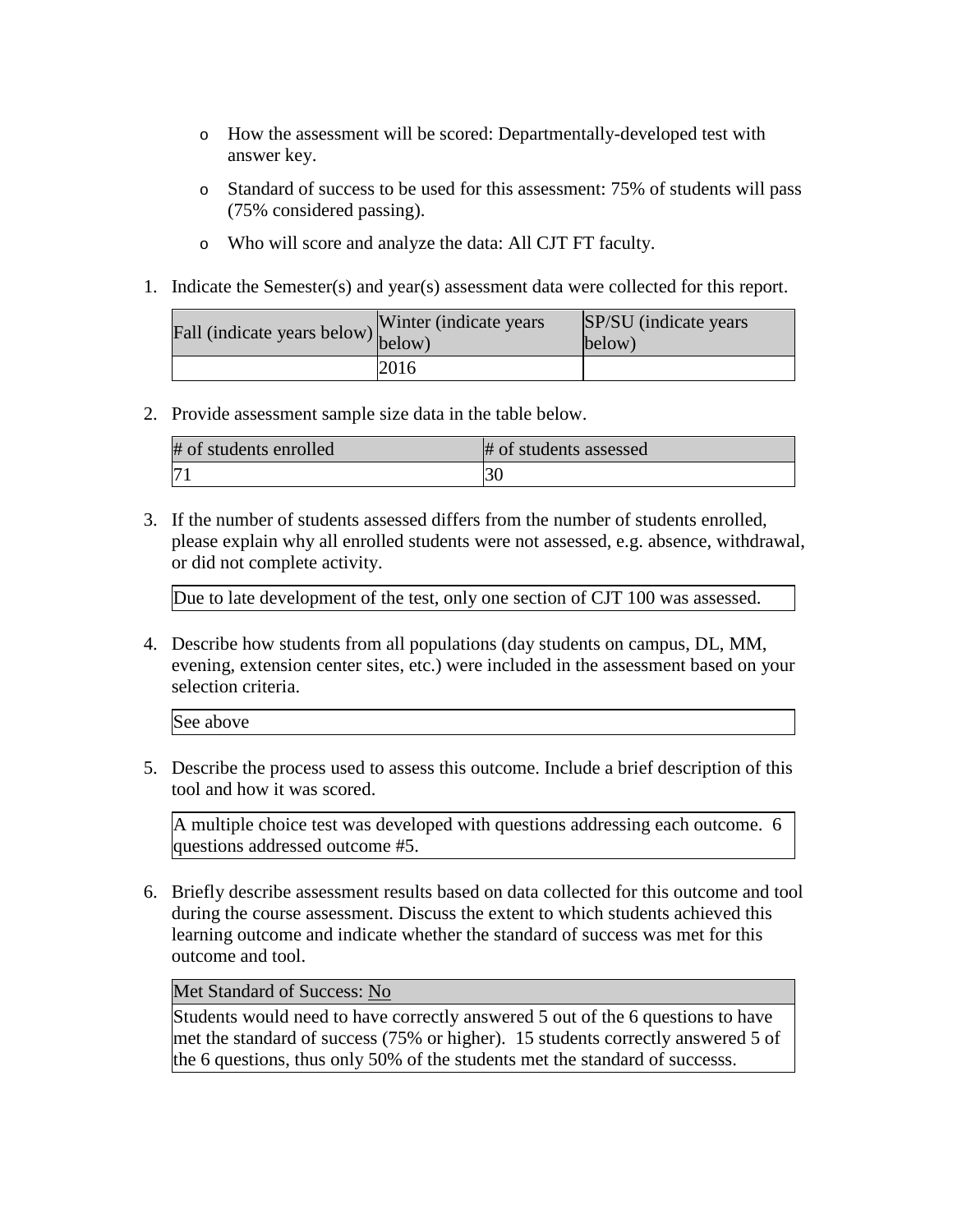7. Based on your interpretation of the assessment results, describe the areas of strength in student achievement of this learning outcome.

Students clearly had a basic understanding of the three components of the Correctional system and could identify the responsibility of each.

8. Based on your analysis of student performance, discuss the areas in which student achievement of this learning outcome could be improved. If student met standard of success, you may wish to identify your plans for continuous improvement.

It is not clear whether students understand the different types of correctional facilities based on political jurisdictions. Again, I think better information could be derived by adding more questions to the test which specifically address outcomes. The test will be revised before the Fall of 2016 assessment.

## **II. Course Summary and Action Plans Based on Assessment Results**

1. Describe your overall impression of how this course is meeting the needs of students. Did the assessment process bring to light anything about student achievement of learning outcomes that surprised you?

Student met or exceeded the learning outcomes for all outcomes other than #5 Only 50% of students were successful. However, the assessment was administered before the class had actually completed the chapters covering this outcome.

Overall, it is agreed that the test needs to be expanded in order for faculty to get a clearer idea of areas of strength and weaknesses.

2. Describe when and how this information, including the action plan, was or will be shared with Departmental Faculty.

All FT faculty did share in this assessment and are in agreement that the test will be revised and administered to all sections in the Fall of 2016. Both PT and FT faculty will add the assessment test to their syllabi in order to ensure students are in attendance and understand the importance of the test.

3.

Intended Change(s)

| <b>Intended Change</b> | Description of the<br>change | Rationale | Implementation<br>Date |  |  |  |  |
|------------------------|------------------------------|-----------|------------------------|--|--|--|--|
| No changes intended.   |                              |           |                        |  |  |  |  |